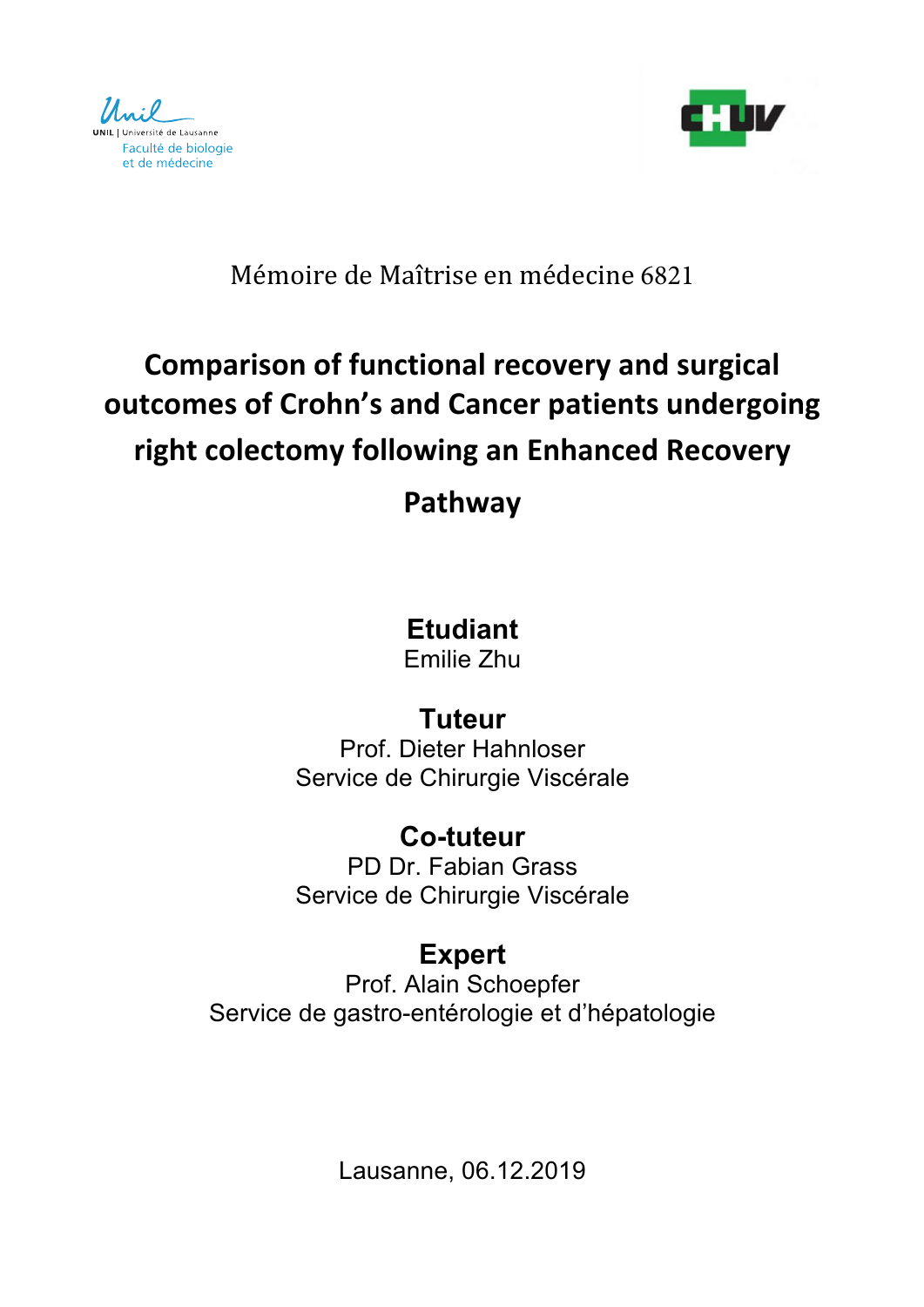#### **ABSTRACT**

**Introduction.** Crohn's disease (CD) is a transmural, chronic and autoimmunity disease that can affect any segment of the digestive tract. With 58%, the ileocecal segment is the most prevalent primary location of the disease and may require ileocecal resection for disease control. Formal right colectomy is the standard approach to right-sided colon cancer, in which a central resection with high ligation of the ileocolic axis is mandatory for complete removal of tumor-draining lymphovascular tissue. Conversely, CD typically needs less radical resection of lymphovascular structures and is mainly guided by the extent of the inflammatory process. The aim of this study is to compare functional recovery and surgical outcomes of patients undergoing ileocecal resection for CD to patients with rightsided colon cancer undergoing oncological right colectomy within a standardized enhanced recovery pathway.

**Methods.** This is a retrospective cohort study with data deriving from the ERAS database of the CHUV. 195 patients (n=153 (78%) with cancer and  $n=42$  (22%) with CD) were included. We collected demographic and surgical information, functional outcomes (postoperative pain level, opioid use, time from surgery to return to flatus and stool, postoperative oral intake of fluids, postoperative weight change and postoperative mobilization), postoperative complications and some specific assessments for oncological and Crohn's patients, including total number of resected lymph nodes.

Results. Oncological patients were older, sicker (ASA score) and had higher BMI scores. Crohn's group experienced significantly more pain at POD 0-3, and significant differences were observed in intraoperative EDA use and postoperative opioid use within 48 hours. Return of flatus and stool was similar in both groups and no difference was seen in surgical outcome. Oncological patients gained significantly more weight and had a larger lymph node yield than the CD group.

**Conclusion.** This study did not reveal differences in functional and surgical outcome in CD and cancer patients undergoing mesentery-sparing or oncological right colectomy, respectively. Based on these data, more extensive resection in CD patients to prevent disease recurrence may be warranted and will most likely not negatively impact functional recovery.

**Keywords.** Crohn's disease – Right colectomy – Functional outcome – Surgical outcome – Postoperative recurrence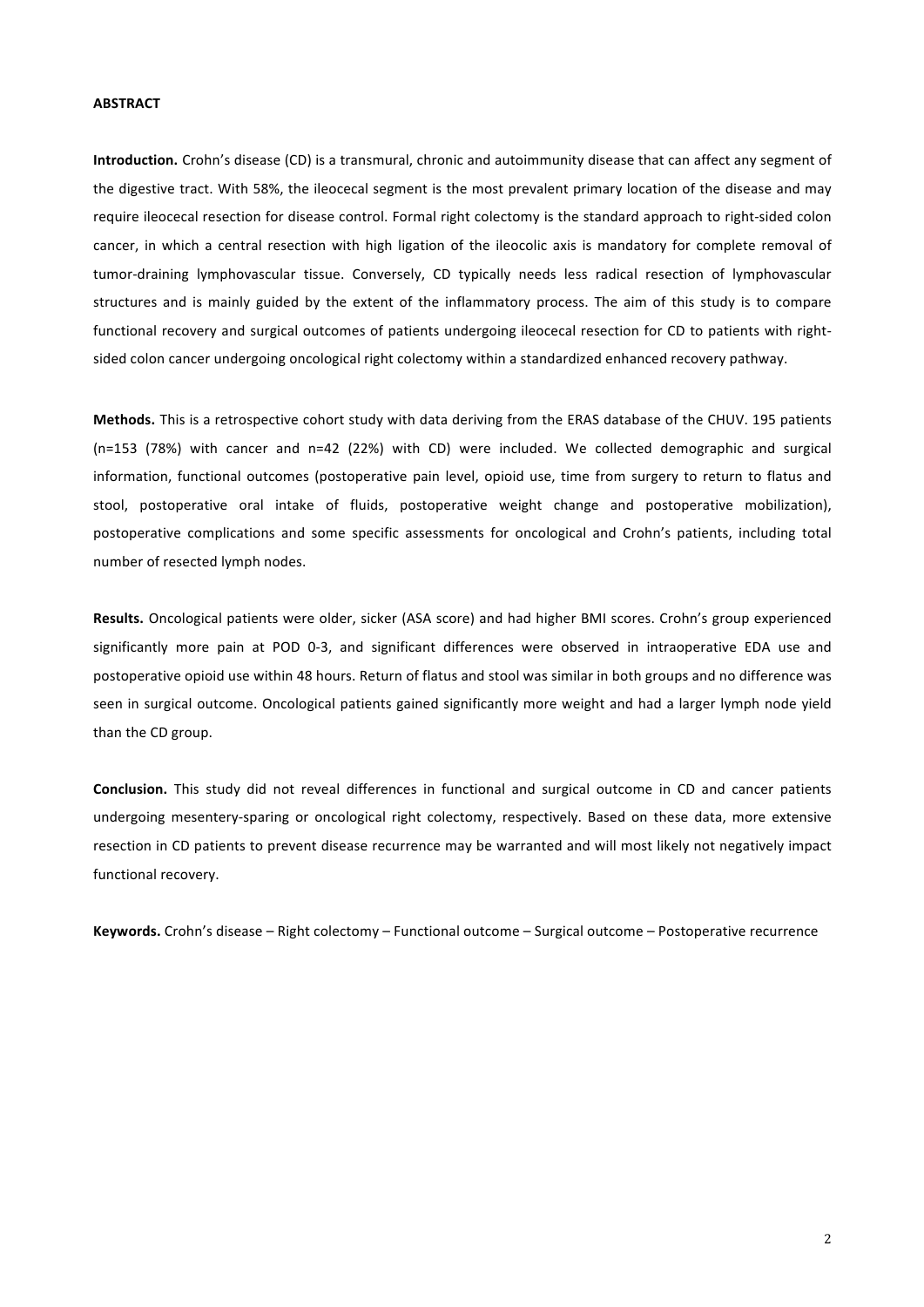#### **INTRODUCTION**

Crohn's disease (CD) is a transmural, chronic and autoimmunity disease that can affect any segment of the digestive tract<sup>1</sup>. Despite being a non-curative disease, more than half of patients need surgical treatment<sup>2</sup> for medically refractory inflammation leading to acute (i.e. perforation) or chronic (i.e. stricture) complications. With 58%, the ileocecal segment is the most prevalent primary location<sup>3</sup> of the disease and may require ileocecal resection for disease control<sup>2,4</sup>. Formal right colectomy is the standard approach to right-sided colon cancer, in which a central resection with high ligation of the ileocolic axis is mandatory for complete removal of tumor-draining lymphovascular tissue. Conversely, CD typically needs less radical resection of lymphovascular structures and is mainly guided by the extent of the inflammatory process.

Assuming that the Abbreviated Injury Scale (AIS) for mesenteric injury in traumatology increases the risk of small bowel obstruction<sup>5</sup>, central resection of the ileocolic pedicle and its neurovascular structures may have an impact on functional recovery including postoperative ileus (POI), which occurs in up to 24% after right colectomy<sup>6.</sup>

The aim of this study was to compare functional recovery and surgical outcomes of patients undergoing ileocecal resection for CD to patients with right-sided colon cancer undergoing oncological right colectomy within a standardized enhanced recovery pathway.

#### **METHODS**

This is a retrospective cohort study with data deriving from the enhanced recovery after surgery (ERAS) database of the Centre Hospitalier Universitaire Vaudois, a tertiary academic institution. All consecutive patients undergoing right colectomy or ileocecal resection for either primary, histology-proven stage I-III adenocarcinoma or Crohn's disease with an established preoperative diagnosis between July 2011 and November 2017 were included.

The study was conducted in accordance with the STROBE criteria (https://strobe-statement.org).

Demographic information included age, gender, American Society of Anesthesiologists (ASA) and World Health Organization (WHO) mobility performance scores (WHO 0: fully active, able to carry on all pre-disease performance without restriction-WHO 5: dead), body mass index (BMI), social habits including active smoking and alcohol abuse (as defined by DSM-5) at the time of surgery, immunosuppressive medications (i.e. chemotherapy or steroids within 12 weeks of surgery), previous history of abdominal surgery and postoperative nausea or vomiting (PONV). Surgical information included surgical approach (either open or minimally invasive, including pre-emptive or reactive conversion to laparotomy), elective or emergency (within 72 hours of unplanned admission) indication, length of the operation (from anesthesia induction until skin closure) and length of the incision  $\langle$ < 10cm vs. > 10cm). For CD patient a bowel-close resection was performed. None of the cancer patient underwent a D3-lymphadenectomy, however complete mesocolic excision preserving the mesocolic plane and central ligation of the ileocolic vessels at their origin were performed routinely. All anastomoses were performed to a standardized side-to-side anisoperistaltic stapling technique or an isoperistaltic side-to-sid hand-sewn technique.

The institutional ERAS protocol has been previously described<sup>7</sup>. Compliance to individual ERAS items was calculated<sup>8</sup>.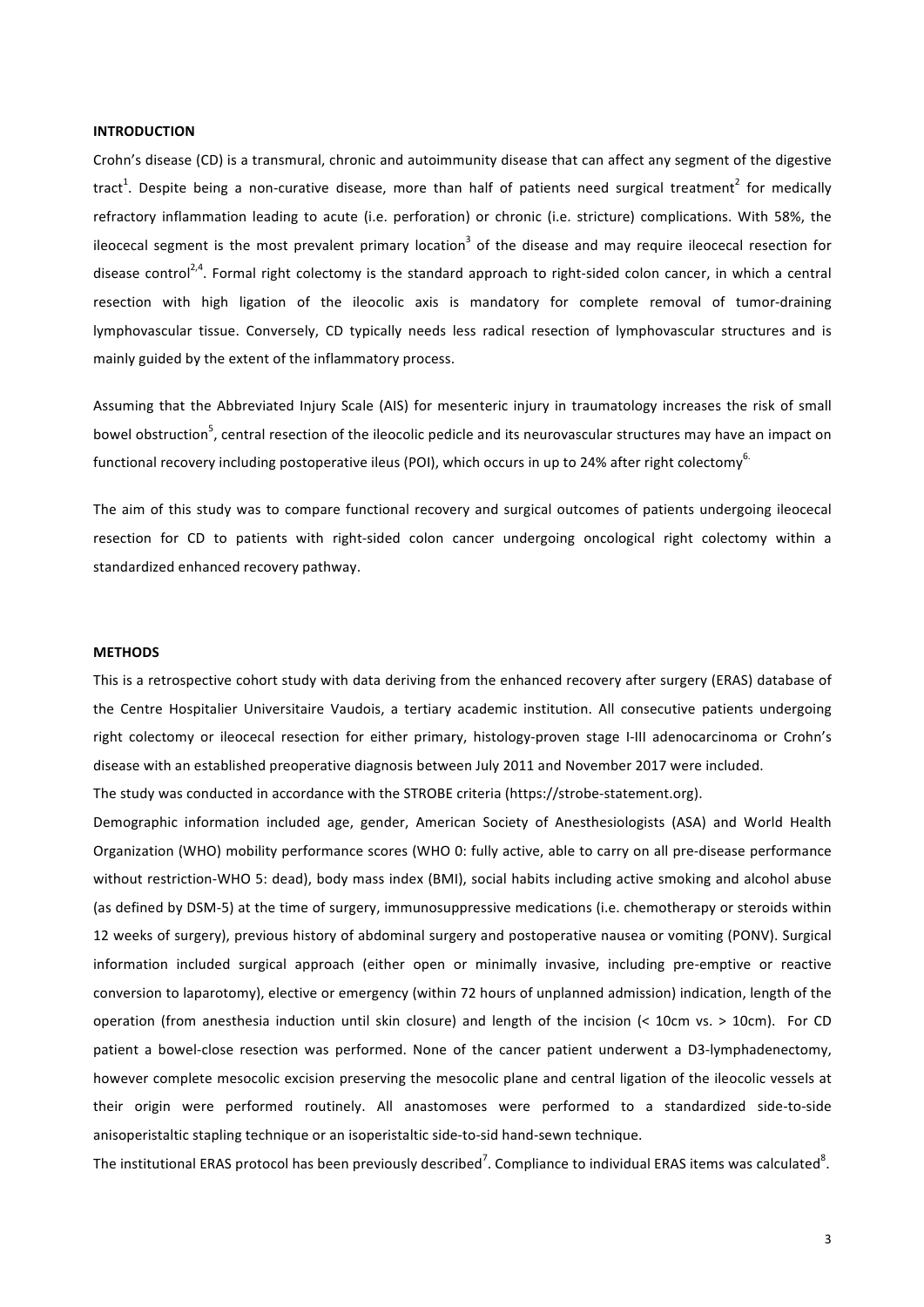#### **Outcomes**

Functional outcomes included postoperative pain levels, assessed by visual analogue scales (VAS 0: no pain- 10: highest pain intensity) and opioid use at POD 1-3 for adequate pain control, time from surgery to return to flatus and stool, postoperative oral intake of fluids (L/24h), postoperative weight change (POD 1-3 compared to preoperative weight) and postoperative mobilization (hours at POD 1-3).

Postoperative complications included infectious (surgical site infection and medical infectious including urinary tract infection and pneumonia), respiratory and cardiovascular complications (arrhythmias, deep venous thrombosis, pulmonary embolism), urinary retention (need for in and out catheterization), anastomotic leakage (clinically or radiologically confirmed), postoperative length of stay (surgery to discharge), readmission (to either index or independent facility) and postoperative ileus or small bowel obstruction (SBO). Postoperative ileus was defined as postoperative re-insertion of a nasogastric tube (NGT) after removal at the end of anesthesia. SBO was defined as the need of re-operation. For the purpose of this study, both entities were combined.

#### **Specific assessments for oncological and Crohn's patients**

For oncological patients, tumor resection margins and total, peritumoral and central lymph nodes were analyzed. For the Crohn's patients, preoperative medical therapy including corticosteroids, immunomodulators (Azathioprine -AZA, Methotrexate - MTX) and biologic molecules (Adalimumab - ADA, Certolizumab - CTZ, Infliximab - IFX, Vedolizumab – VED and Ustekinumab – UST), which were stopped at minimal half-life time of drug except for emergency surgical indications, were analyzed. Surgical indication (medically refractory or complicated disease (stenosis, fistula, perforation), need of an oncological resection (high-tie of the ileo-colic axis) and total number of resected lymph nodes were also interpreted.

#### **Statistical analysis**

Statistical analyses were performed with the Statistical Software for the Social Sciences (SPSS 22). Descriptive statistics were reported as frequency and percentages and continuous variables were reported as mean (standard deviation). Chi-square test was used for categorical, student's t-test for continuous variables. Variables with a pvalue <0.05 indicate statistical significance.

#### **RESULTS**

#### **Demographics and surgical details**

A total of 195 patients (153 (78%) with cancer and 42 (22%) with CD) were included. Oncological patients were older, sicker (ASA score), and had higher BMI scores, as outlined in Table 1. There were no differences in social habits, WHO performance scores, and previous surgery or PONV history between both groups. No significant difference was seen in the rates of minimally invasive approach or conversion, which were all done for a pre-emptive reason.

#### **Compliance with the enhanced recovery protocol**

Overall compliance with the ERAS protocol was similar in the two groups. Significant differences were observed in intraoperative EDA use and postoperative opioid use within 48 hours (Table 2).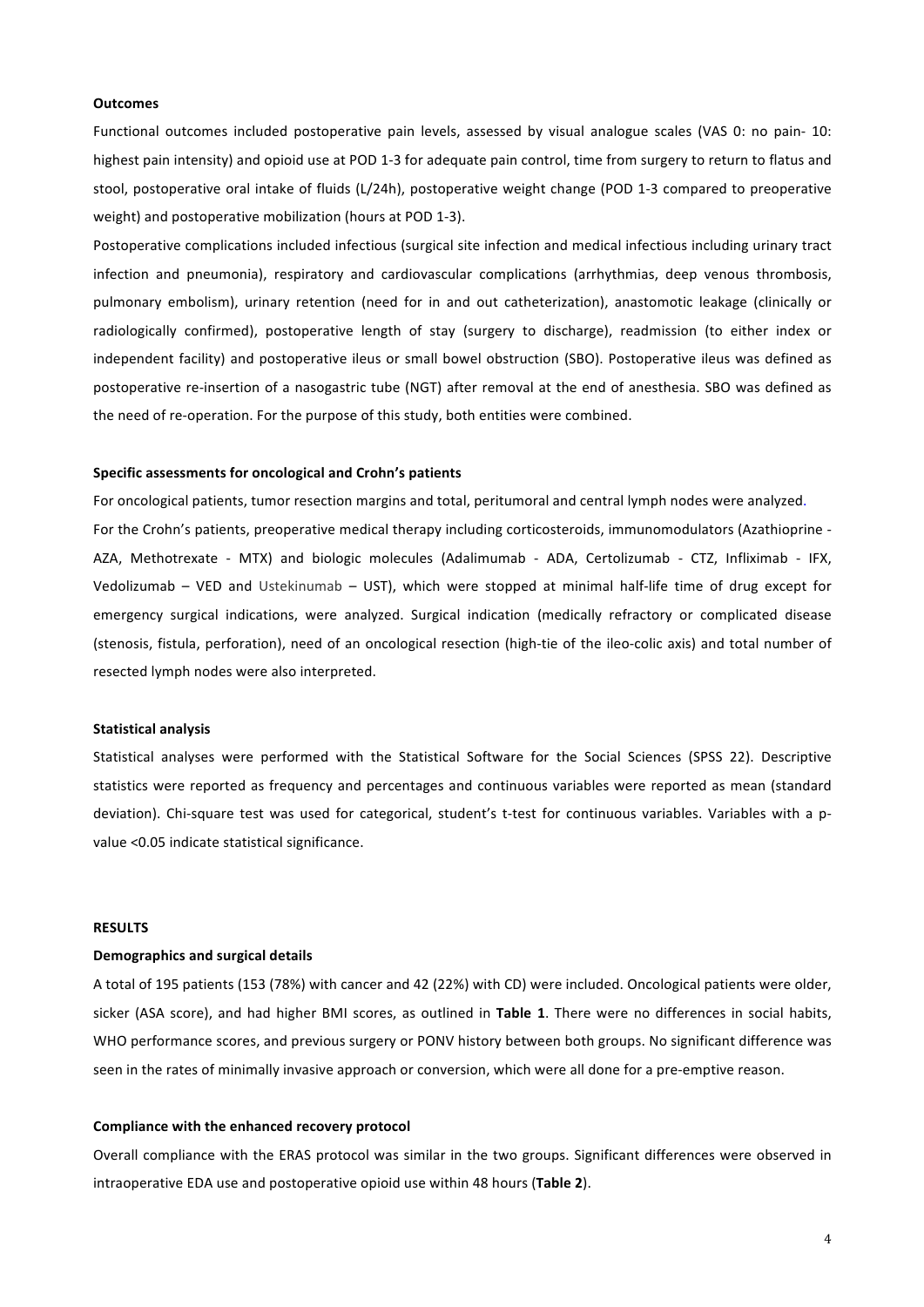#### **Functional outcome**

The CD group experienced significantly more pain at POD 0, POD 1, POD 2 and POD 3, as shown by both increased VAS scores and increased use of opioid medication through POD 3 (Table 3). Return of flatus and stool was similar in both groups. Oncological patients gained significantly more weight (POD 2 and 3).

#### **Surgical outcome**

Infectious, cardiovascular, respiratory, abdominal, urinary and anastomotic complication rates were similar in both groups (Table 4). No difference was seen for length of stay and readmission rate.

Further specifics of CD and cancer patients regarding preoperative immunosuppressive treatments and pathological details are summarized in Tables 5 and 6. The adenocarcinoma group had a larger lymph node yield than the CD group (n =  $26\pm13$  vs. n =  $2.4 \pm 5$  respectively, p<0.001).

#### **DISCUSSION**

This present study evaluated functional recovery and short-term outcomes after right colectomy in patients with CD and patients undergoing a formal oncological colectomy. Despite more central resection and thus increased lymph node yield in cancer patients and similar compliance to perioperative care items, recovery of bowel function did not differ between the two groups. While CD patients experienced significantly more postoperative pain, no differences were observed in postoperative complications, length of stay and readmissions. Based on these data, more extensive resection in CD patients to prevent disease recurrence may be warranted and will most likely not negatively impact functional recovery.

Surgery is not a curative treatment for CD. Endoscopic recurrence occurs in  $30\%^{9, 10, 11, 12}$  at 1 year and 85% at 3 years<sup>13</sup> after surgery, while clinical recurrence at one year occurs in 8-20%<sup>10, 11, 13</sup>. Furthermore, surgical recurrence occurs in 30% of patients at 10 years<sup>14, 15</sup>. High visceral fat area and high mesenteric fat index are associated with postoperative recurrence at 6 months<sup>16</sup>. In 2018, Coffey et al<sup>17</sup> evaluated the rate of surgical recurrence between conventional, mesentery-sparing ileocolic resections for CD and those including a wide mesenteric resection and demonstrated that retention of the mesentery was an independent predictor of surgical recurrence. In their study, the rate of surgical recurrence was 40% with the conventional ileocolic resection against 2.9% with wide excision of the mesentery. Therefore, mesenteric resection was suggested as an efficient technique to decrease postoperative recurrence. Widespread resection of the mesentery is linked to a higher resection of lymph nodes and thus reduces potential immunologic reactions. The authors also explained the beneficial effect of mesenteric resection by assuming that it reduces the local recruitment of fibrocytes. The percentage of fibrocytes correlated with the mesenteric disease severity, which in turn correlated to the CD activity index (CDAI) and the mucosal disease activity index. Furthermore, mesenteric resection was associated with reduced intestinal resection and margin positivity rate. 

However, the role of the mesentery in CD is still a matter of debate, as some authors suggested an immunological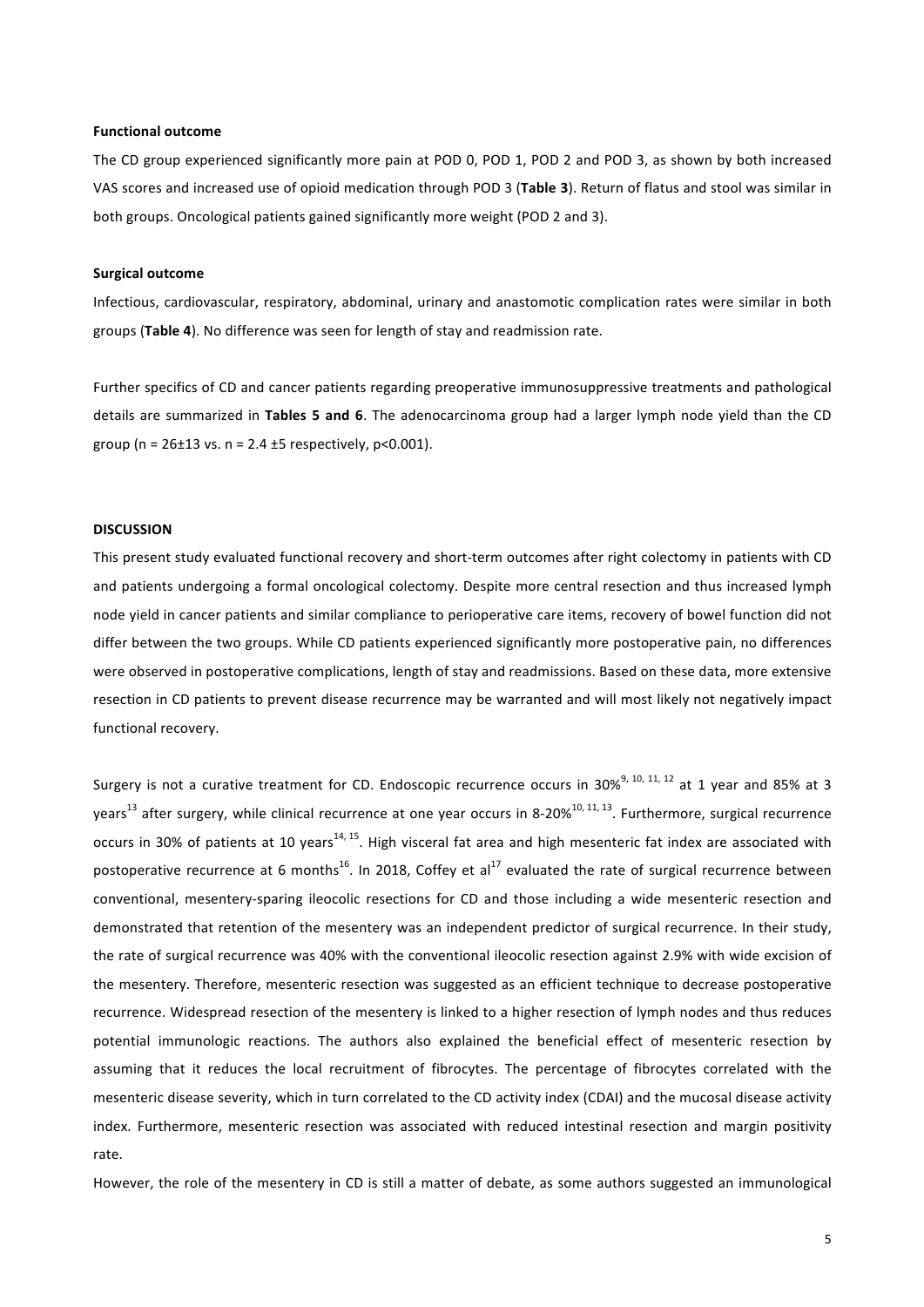protection of fat wrapping<sup>18, 19</sup>. According to their studies, radical mesenteric resection could therefore lead to poorer clinical outcomes. Furthermore, resection of the mesentery is associated with a non-negligible risk of bleeding, which can cause major peri- and postoperative complications<sup>20</sup>. In the present study, mesenteric resection did not lead to increased overall and specific postoperative complication rates. Hence, our results may support a more extended surgical approach in CD. However, whether the mesentery has an immunological protection or not in ileocecal CD needs yet to be determined by further studies.

Mascarenhas et al<sup>21</sup> analyzed short-term outcomes after ileocolic resection and right hemicolectomies for CD patients compared with a non-Crohn's comparative group and showed no differences in postoperative needs of surgical re-intervention and postoperative ileus. They concluded that the underlying pathology does not influence functional recovery and surgical outcomes, similar as in our present study, which focused in particular on functional outcomes.

While functional recovery did compare well between the two groups in the present study, CD patients, who were significantly younger than the comparative cancer group, experienced significantly more postoperative pain. Preoperative chronic pain and young age have been repeatedly identified as risk factors for increased postoperative pain<sup>22, 23, 24, 25</sup>. While we did not assess preoperative pain intensity in the setting of this study, both subjective (VAS scores) and objective (opioid consumption) measures were used to assess postoperative pain. Arguably, chronic abdominal pain is a major concern in CD patients<sup>3</sup>. Reasons for higher postoperative pain scores are multifold and may also depend on pain assessment, according to Gagliese<sup>24</sup> et al. who showed that visual analogue scales were not sensitive enough to detect age differences compared to other instruments. However, we did also find a significant difference in opioid requirements.

Many directives exist to promote functional recovery after colorectal surgery. Among them, opioid-sparing pain management with systematic use of anti-inflammatory drugs or spinal/epidural analgesia have been suggested<sup>26, 27,</sup> <sup>28</sup>. However, our study did not show differences in functional recovery despite increased use of opioid medication in CD patients.

Our results showed further increased weight gain in oncological patients, potentially due to less water retention in younger patients as a result of decreased intra-operative IV fluid administration and increased post-operative mobilization in the younger CD cohort. Indeed, excessive intraoperative fluid (> 2L) is known to be a risk factor for delayed postoperative mobilization<sup>29</sup>. Better general capacity to eliminate excess fluids in younger patients<sup>30</sup> could also be an explanation. Interestingly, ERAS compliance overall did not differ between the two groups, further supporting feasibility of ERAS care in all age groups<sup>31</sup>.

This study has several limitations related to the retrospective study design. The sample size is modest and is based on a single center experience. Thus, our results need independent confirmation by adequately powered prospective studies comparing extended and non-extended resection, ideally solely in CD patients in a randomized fashion. Opioid consumption was not associated with poorer functional outcome. However, we have to be cautious with this interpretation, as the dosage was not specified. Long-term results were not yet available in the setting of this study but are needed to assess the true impact of extended resection on CD recurrence.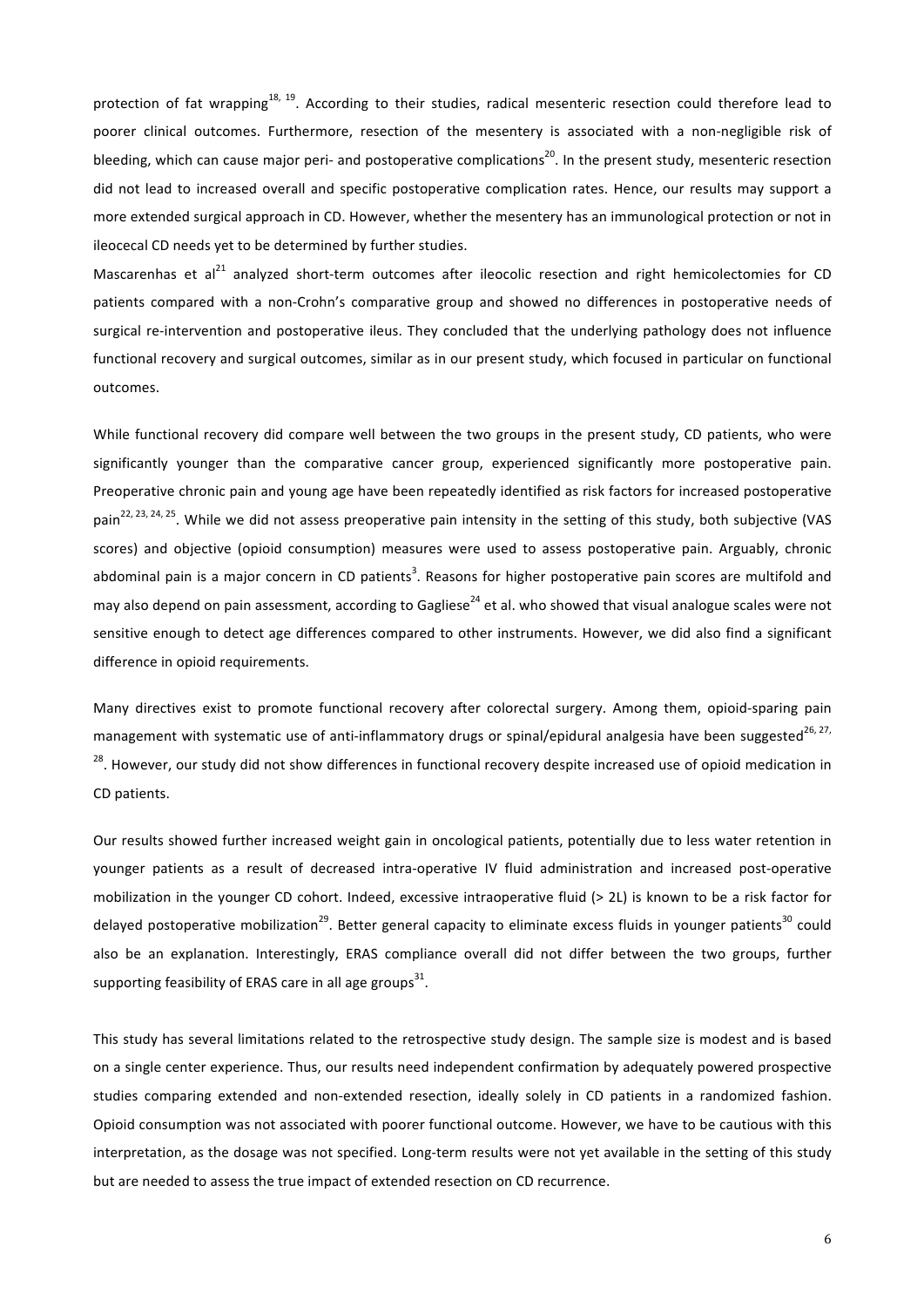In conclusion, this study did not reveal differences in functional and surgical outcome in CD and cancer patients undergoing mesentery-sparing or oncological right colectomy, respectively. Therefore, more extended resection for CD may be considered in order to prevent disease recurrence.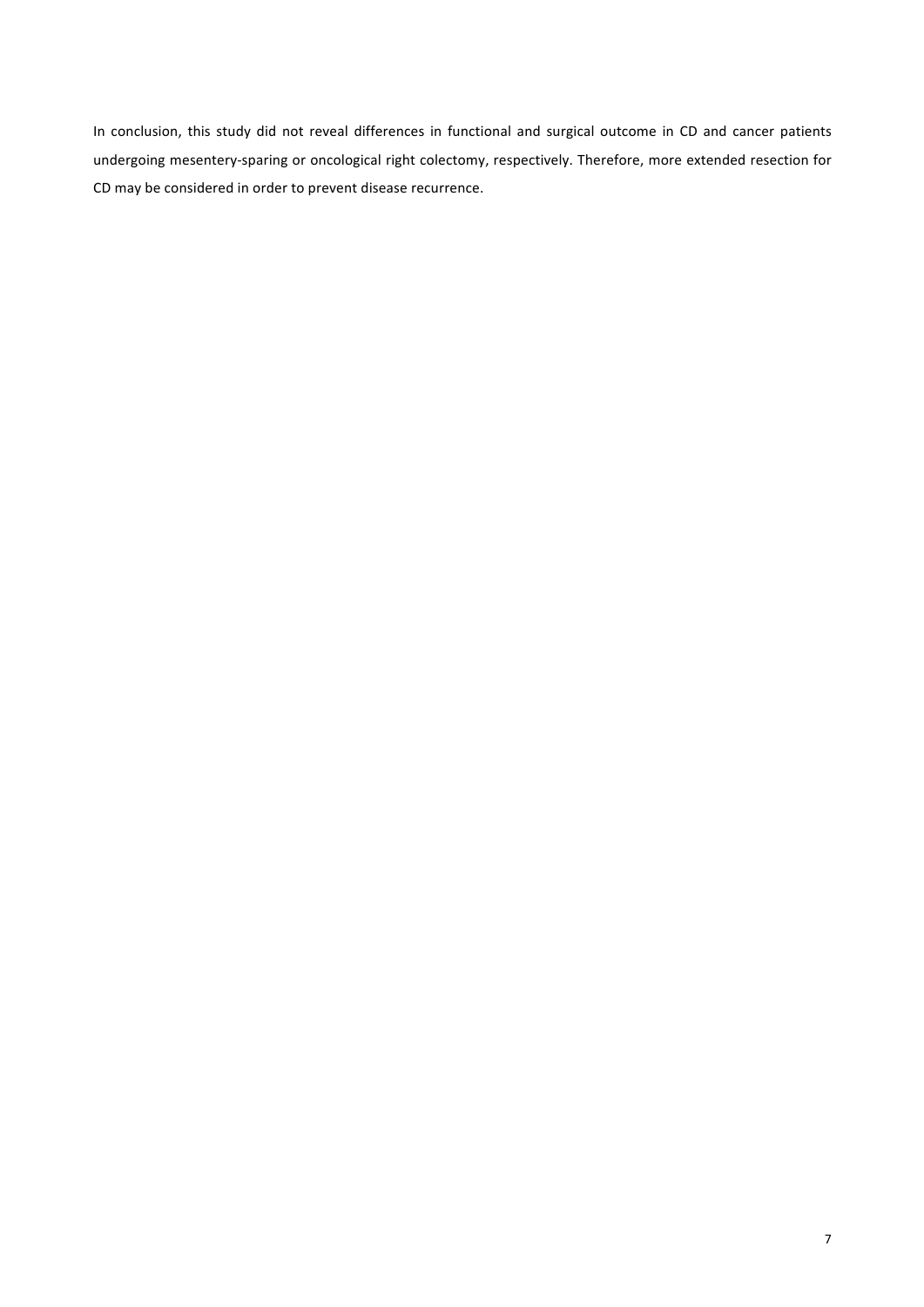#### **REFERENCES**

- 1. Podolsky DK. Inflammatory Bowel Disease. The New England Journal of Medicine. 2002;13.
- 2. Bernell O, Lapidus A, Hellers G. Risk Factors for Surgery and Postoperative Recurrence in Crohn's Disease: Annals of Surgery. jany 2000;231(1):38.
- 3. Mekhiian HS, Switz DM, Melnyk CS, Rankin GB, Brooks RK, Clinical features and natural history of Crohn's disease. Gastroenterology. oct 1979;77(4):898-906.
- 4. Farmer RG, Whelan G. Long-Term Follow-up of Patients With Crohn's Disease. 1985;88(6):8.
- 5. Kang WS, Park YC, Jo YG, Kim JC. Early postoperative small bowel obstruction after laparotomy for trauma: incidence and risk factors. Ann Surg Treat Res. 2018;94(2):94.
- 6. Kummer A, Slieker J, Grass F, Hahnloser D, Demartines N, Hübner M. Enhanced Recovery Pathway for Right and Left Colectomy: Comparison of Functional Recovery. World J Surg. oct 2016;40(10):2519-27.
- 7 Gustafsson UO, Scott MJ, Schwenk W, Demartines N, Roulin D, Francis N, et al. Guidelines for Perioperative Care in Elective Colonic Surgery: Enhanced Recovery After Surgery (ERAS®) Society Recommendations. World J Surg. févr 2013;37(2):259-84.
- 8. Jurt J, Slieker J, Frauche P, Addor V, Solà J, Demartines N, et al. Enhanced Recovery After Surgery: Can We Rely on the Key Factors or Do We Need the Bel Ensemble? World J Surg. oct 2017;41(10):2464-70.
- 9. de Barcelos IF, Kotze PG, Spinelli A, Suzuki Y, Teixeira FV, de Albuquerque IC, et al. Factors affecting the incidence of early endoscopic recurrence after ileocolonic resection for Crohn's disease: a multicentre observational study. Colorectal Dis. jany 2017;19(1):O39-45.
- 10. Asada T, Nakayama G, Tanaka C, Kobayashi D, Ezaka K, Hattori N, et al. Postoperative adalimumab maintenance therapy for Japanese patients with Crohn's disease: a single-center, single-arm phase II trial (CCOG-1107 study). Surg Today. juin 2018;48(6):609‑17.
- 11. Fortinsky KJ, Kevans D, Qiang J, Xu W, Bellolio F, Steinhart H, et al. Rates and Predictors of Endoscopic and Clinical Recurrence After Primary Ileocolic Resection for Crohn's Disease. Dig Dis Sci. janv 2017;62(1):188-96.
- 12. Buisson A, Chevaux J-B, Allen PB, Bommelaer G, Peyrin-Biroulet L. Review article: the natural history of postoperative Crohn's disease recurrence. Letters to the Editors. mars 2012;35(6):625-33.
- 13. Rutgeerts P, Geboes K, Vantrappen G, Beyls J, Kerremans R, Hiele M. Predictability of the postoperative course of Crohn's disease. Gastroenterology. oct 1990;99(4):956-63.
- 14. Yang KM, Yu CS, Lee JL, Kim CW, Yoon YS, Park IJ, et al. Risk factors for postoperative recurrence after primary bowel resection in patients with Crohn's disease. WJG. 14 oct 2017;23(38):7016-24.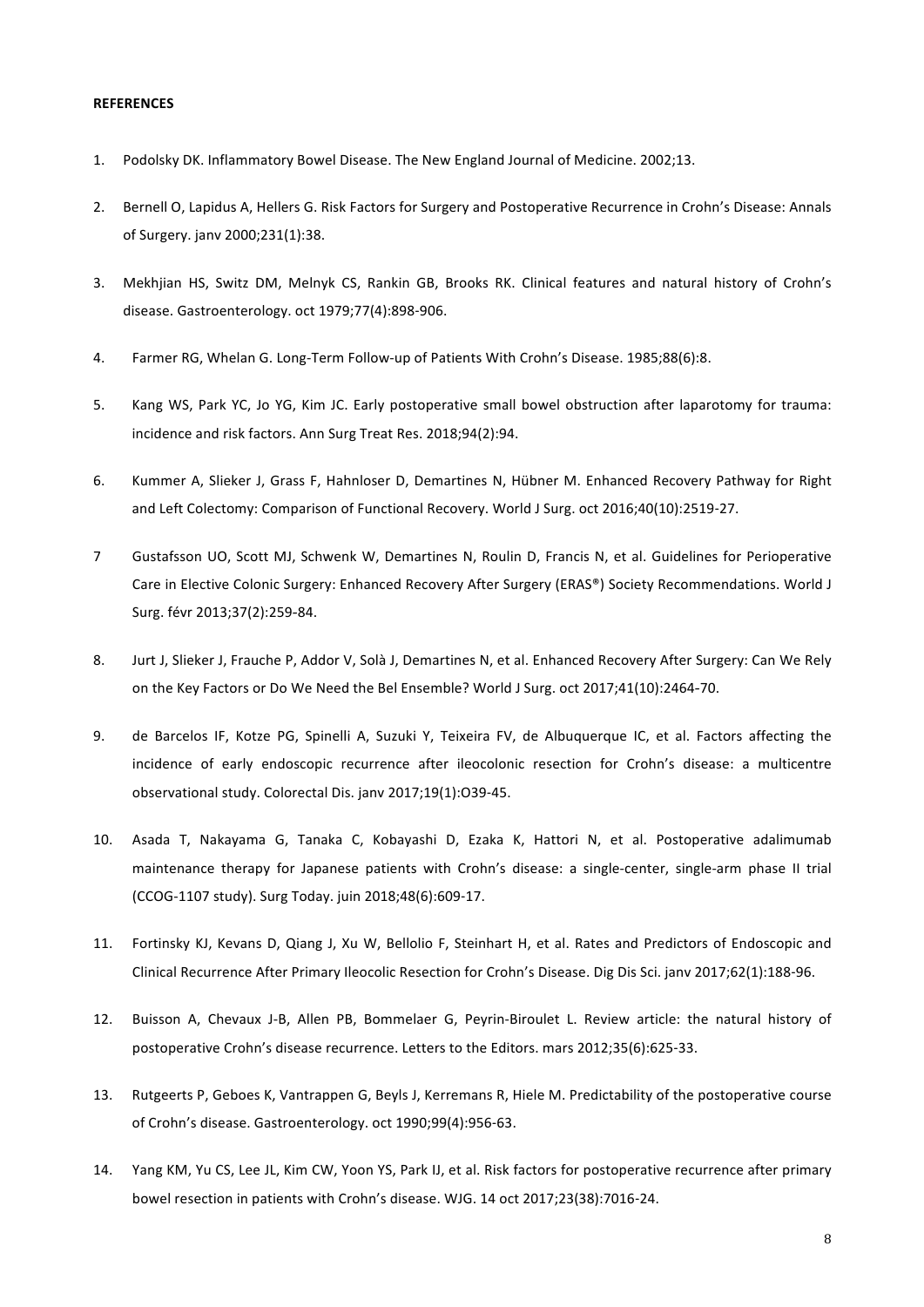- 15. Shivananda S, Hordijk ML, Pena AS, Mayberry JF. Crohn's disease: risk of recurrence and reoperation in a defined population. Gut. 1 juill 1989;30(7):990-5.
- 16. Li Y, Zhu W, Gong J, Zhang W, Gu L, Guo Z, et al. Visceral fat area is associated with a high risk for early postoperative recurrence in Crohn's disease. Colorectal Dis. mars 2015:17(3):225-34.
- 17. Coffey CJ, Kiernan MG, Sahebally SM, Jarrar A, Burke JP, Kiely PA, et al. Inclusion of the Mesentery in Ileocolic Resection for Crohn's Disease is Associated With Reduced Surgical Recurrence. Journal of Crohn's and Colitis. 9 nov 2018;12(10):1139‑50.
- 18. Zulian A, Cancello R, Micheletto G, Gentilini D, Gilardini L, Danelli P, et al. Visceral adipocytes: old actors in obesity and new protagonists in Crohn's disease? Gut. janv 2012;61(1):86-94.
- 19. Kredel LI, Batra A, Stroh T, Kühl AA, Zeitz M, Erben U, et al. Adipokines from local fat cells shape the macrophage compartment of the creeping fat in Crohn's disease. Gut. juin 2013;62(6):852-62.
- 20. Peltrini R, Bucci L. "Mesentery-based surgery" to prevent surgical recurrence in Crohn's disease: from basics to surgical practice. Int J Colorectal Dis. févr 2019;34(2):353-4.
- 21. Mascarenhas C, Nunoo R, Asgeirsson T, Rivera R, Kim D, Hoedema R, et al. Outcomes of ileocolic resection and right hemicolectomies for Crohn's patients in comparison with non-Crohn's patients and the impact of perioperative immunosuppressive therapy with biologics and steroids on inpatient complications. The American Journal of Surgery. mars 2012;203(3):375-8.
- 22. Cachemaille M, Grass F, Fournier N, Suter MR, Demartines N, Hübner M, et al. Pain Intensity in the First 96 Hours After Abdominal Surgery: A Prospective Cohort Study. Pain Medicine. 19 juill 2019;pnz156.
- 23. Gerbershagen HJ, Peelen LM, Kalkman CJ. Procedure-specific Risk Factor Analysis for the Development of Severe Postoperative Pain. PAIN MEDICINE. : 9.
- 24. Gagliese L, Katz J. Age differences in postoperative pain are scale dependent: a comparison of measures of pain intensity and quality in younger and older surgical patients: Pain. mai 2003;103(1):11-20.
- 25. Thomas T, Robinson C, Champion D, McKell M, Pell M. Prediction and assessment of the severity of postoperative pain and of satisfaction with management: Pain. janv 1998;75(2):177-85.
- 26. Bragg D, El-Sharkawy AM, Psaltis E, Maxwell-Armstrong CA, Lobo DN. Postoperative ileus: Recent developments in pathophysiology and management. Clinical Nutrition. juin 2015;34(3):367-76.
- 27. Story SK, Chamberlain RS. A Comprehensive Review of Evidence-Based Strategies to Prevent and Treat Postoperative Ileus. Dig Surg. 2009;26(4):265-75.
- 28. Zingg U, Miskovic D, Hamel CT, Erni L, Oertli D, Metzger U. Influence of thoracic epidural analgesia on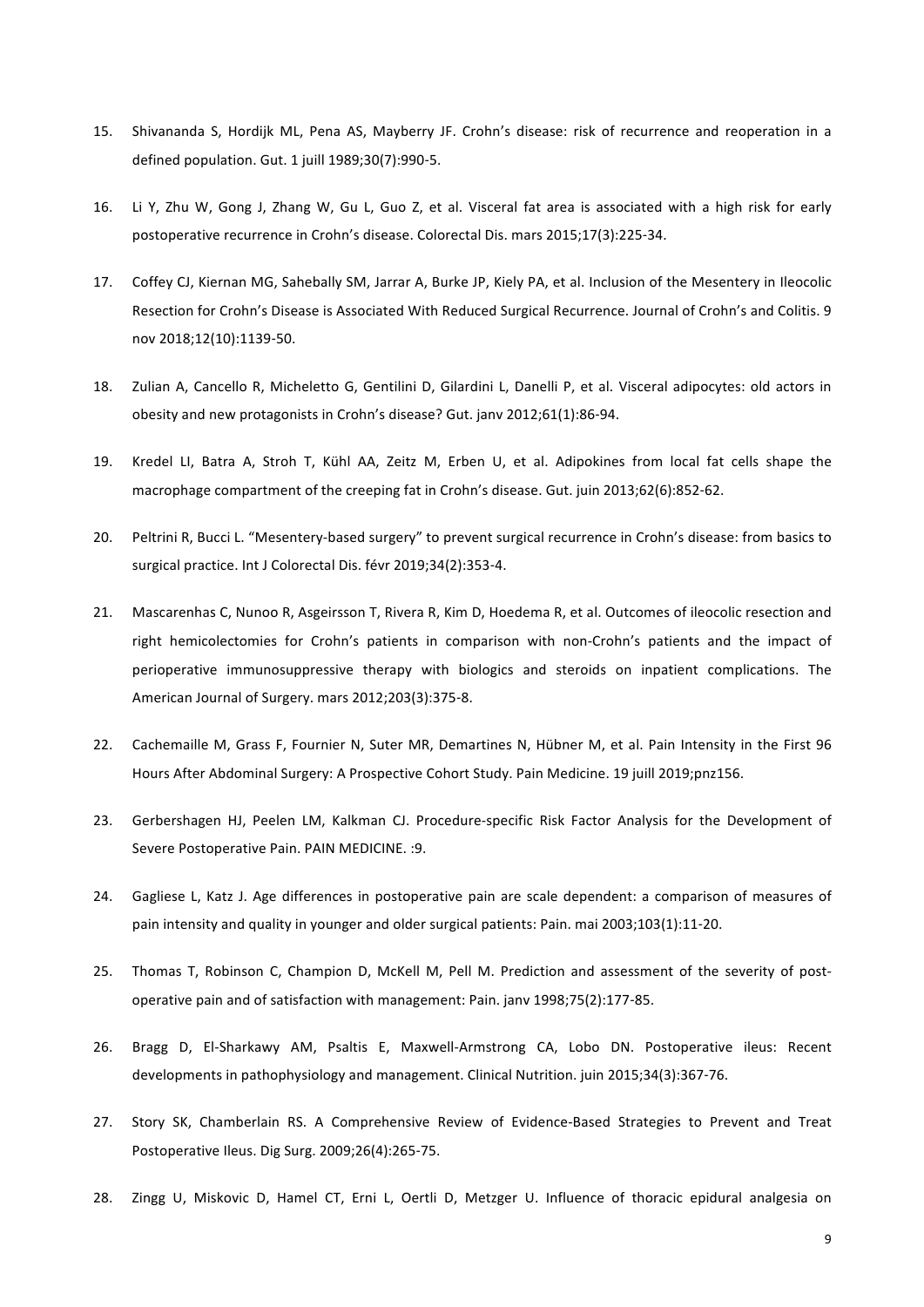postoperative pain relief and ileus after laparoscopic colorectal resection: Benefit with epidural analgesia. Surg Endosc. févr 2009;23(2):276‑82. 

- 29. Grass F, Pache B, Martin D, Addor V, Hahnloser D, Demartines N, et al. Feasibility of early postoperative mobilisation after colorectal surgery: A retrospective cohort study. International Journal of Surgery. août 2018;56:161‑6.
- 30. Hahn RG. Arterial Pressure and the Rate of Elimination of Crystalloid Fluid: Anesthesia & Analgesia. juin 2017;124(6):1824‑33.
- 31. Slieker J, Frauche P, Jurt J, Addor V, Blanc C, Demartines N, et al. Enhanced recovery ERAS for elderly: a safe and beneficial pathway in colorectal surgery. Int J Colorectal Dis. févr 2017;32(2):215-21.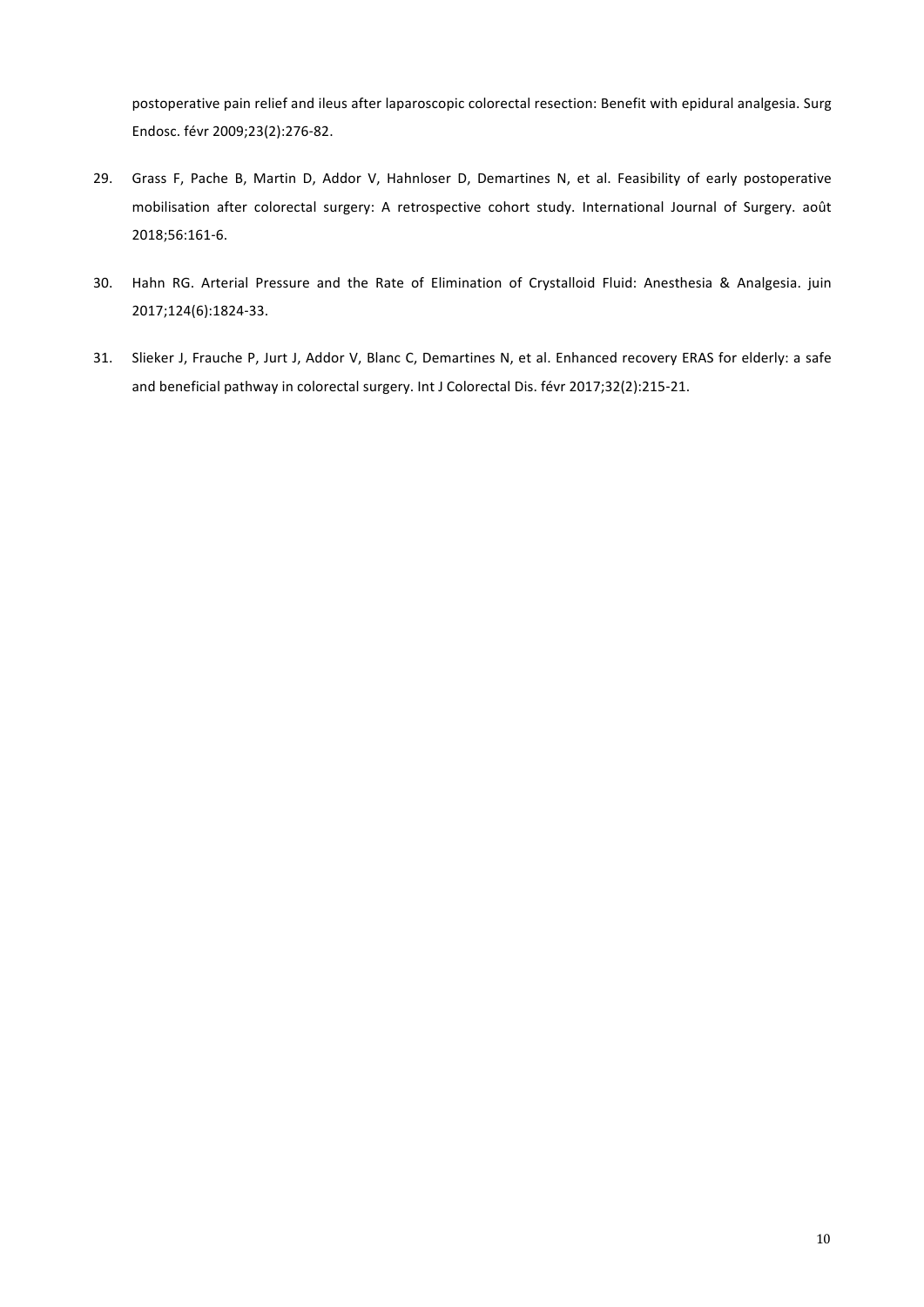Table 1: Demographics and surgical details.

|                                                |                     | Crohn's     | Adeno-      | <b>P</b> - |
|------------------------------------------------|---------------------|-------------|-------------|------------|
|                                                | <b>All patients</b> | disease     | carcinoma   | value      |
|                                                | $(n = 195)$         | $(n = 42)$  | $(n = 153)$ |            |
|                                                |                     |             |             |            |
| Age (years; mean±SD)                           | 64±20               | $37 + 15$   | 71±14       | < 0.001    |
| > 70 years (%)                                 | 97 (50)             | 1(2)        | 96 (63)     | < 0.001    |
| Gender (male; %)                               | 100 (51)            | 24(57)      | 76 (50)     | 0.486      |
| ASA group (III-IV; %)                          | 65 (33)             | 3(7)        | 62 (41)     | < 0.001    |
| WHO performance score $(22, %)$                | 45 (23)             | 7(17)       | 38 (25)     | 0.306      |
| <b>BMI</b> (kg/m <sup>2</sup> ; mean $\pm$ SD) | 25±6                | 23±5        | 26±6        | 0.001      |
| $> 25 \text{ kg/m}^2$ (%)                      | 85 (44)             | 12 (29)     | 73 (48)     | 0.035      |
| Smoker (%)                                     | 40 (21)             | 13 (31)     | 27(18)      | 0.083      |
| Alcohol (%)                                    | 15/155 (10)         | 14/120 (12) | 1/35(3)     | 0.193      |
| Immunosuppressant (%)                          | 41 (21)             | 33 (79)     | 8(5)        | < 0.001    |
| Previous abdominal surgery (%)                 | 54 (28)             | 8(19)       | 46 (30)     | 0.177      |
| Previous PONV (%)                              | 14/189(7)           | 4(10)       | 10/147(7)   | 0.517      |
|                                                |                     |             |             |            |
| Minimally invasive approach (%)                | 155 (79)            | 38 (90)     | 117 (76)    | 0.053      |
| Pre-emptive conversion(%)                      | 7/155(5)            | 2/38(5)     | 5/117(5)    | 0.683      |
| <b>Emergency indication (%)</b>                | 49 (25)             | 7(17)       | 42 (27)     | 0.167      |
| Duration of operation (min; mean ±SD)          | 150±70              | 140±60      | 150±70      | 0.194      |
| >180 min                                       | 55 (28)             | 10(24)      | 45 (29)     | 0.564      |
| Hand-sewn anastomosis (%)                      | 23(12)              | 4(10)       | 19 (12)     | 0.789      |
| Incision $> 10$ cm (%)                         | 75/189 (40)         | 10/41 (24)  | 65 (44)     | 0.030      |

Baseline demographic parameters of patients with Crohn's disease (n = 42) and patients with adenocarcinoma (n = 153) undergoing ileocecal resection or right colectomy. BMI - Body Mass Index, ASA - American Society of Anaesthesiology, WHO - world health organization performance score, PONV - postoperative nausea and vomiting, SD – Standard deviation. Bold P-values indicate statistical significance ( $p$ < 0.05).

All conversions from laparoscopy to laparotomy were done pre-emptively.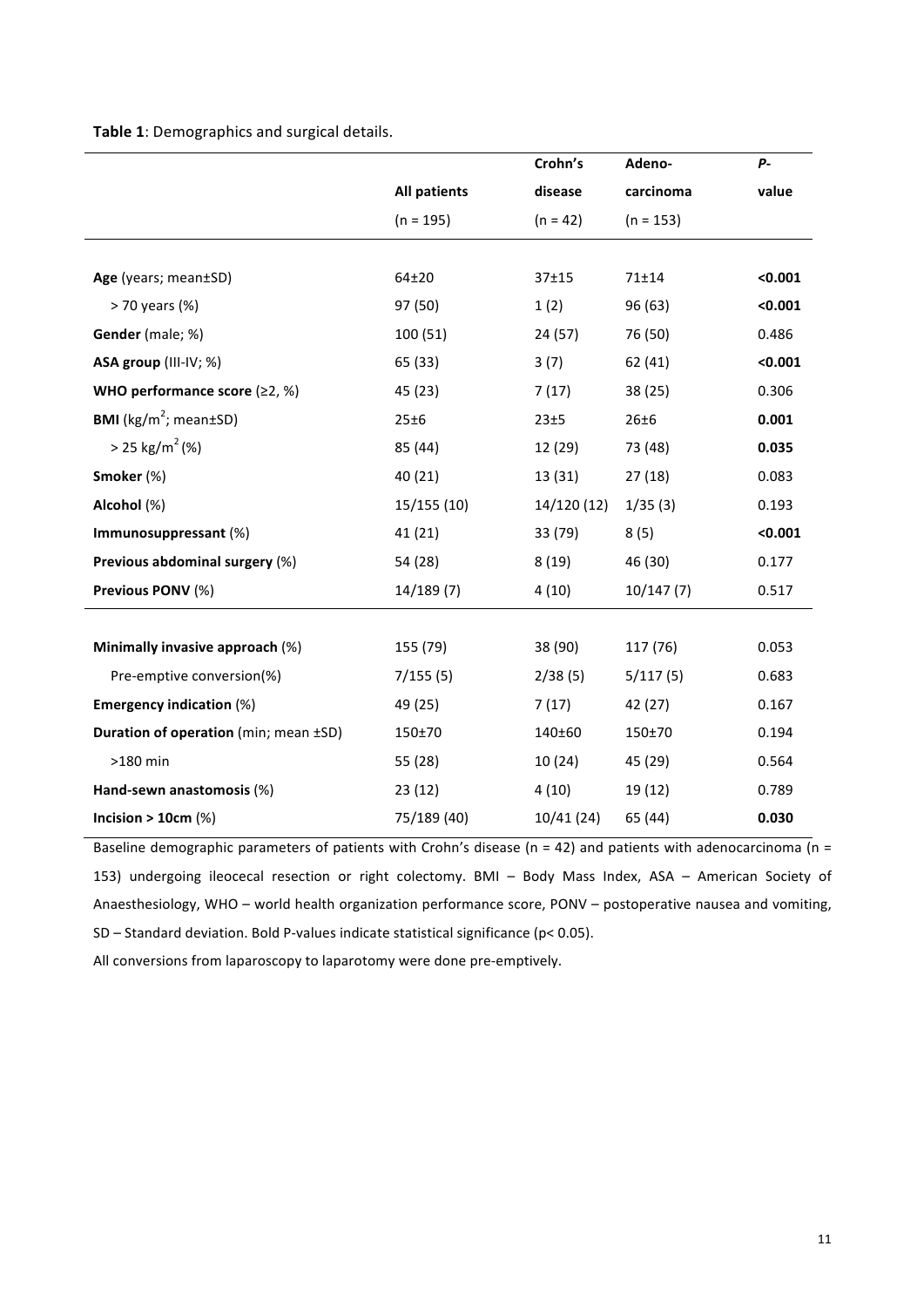#### Table 2: ERAS compliance.

|                                           |                     | Crohn's    | Adeno-       | <b>P-</b> |
|-------------------------------------------|---------------------|------------|--------------|-----------|
|                                           | <b>All patients</b> | disease    | carcinoma    | value     |
|                                           | $(n = 195)$         | $(n = 42)$ | $(n = 153)$  |           |
|                                           |                     |            |              |           |
| <b>Preadmission information</b>           | 165 (85)            | 38 (90)    | 127 (83)     | 0.335     |
| Carbohydrate drinks                       | 162 (84)            | 36 (86)    | 126 (83)     | 0.816     |
| No oral bowel preparation                 | 194 (99)            | 42 (100)   | 152 (99)     | 1.000     |
| No premedication                          | 190 (97)            | 41 (98)    | 149 (97)     | 1.000     |
| Antibiotic prophylaxis                    | 195 (100)           | 42 (100)   | 153 (100)    | 1.000     |
| Thrombo-prophylaxis                       | 188 (96)            | 42 (100)   | 146 (95)     | 0.350     |
| PONV prophylaxis                          | 177 (91)            | 42 (100)   | 135 (88)     | 1.000     |
| <b>Intraoperative EDA</b>                 | 54 (28)             | 6(14)      | 48 (31)      | 0.032     |
| <b>Active warming</b>                     | 193 (99)            | 42 (100)   | 151 (99)     | 1.000     |
| <b>Intraoperative fluids &lt; 2L</b>      | 142 (73)            | 34 (81)    | 108 (71)     | 0.240     |
| <b>Fluid administration guidance</b>      | 82/192 (43)         | 13 (31)    | 69/150 (46)  | 0.112     |
| No prophylactic NGT                       | 181 (93)            | 41 (98)    | 140 (92)     | 0.309     |
| No abdominal drains                       | 185 (95)            | 40 (95)    | 145 (95)     | 1.000     |
| Strong opioids within 48 hours            | 16/54 (30)          | 6/7(85)    | 10/47(21)    | 0.002     |
| <b>Systematic laxatives</b>               | 182 (93)            | 40 (95)    | 142 (93)     | 0.441     |
| IV fluids lock at 48 hours                | 152 (78)            | 34 (81)    | 118 (77)     | 0.678     |
| Energy (ONS) at POD 0 >300 kcal           | 46/172 (27)         | 13/36 (36) | 33/136 (24)  | 0.203     |
| Total oral fluids at POD 0 > 800 mL       | 84/165 (51)         | 18/33(55)  | 66/132 (50)  | 0.699     |
| <b>Mobilization at all at POD 0</b>       | 83 (43)             | 23(55)     | 60 (40)      | 0.101     |
| <b>Removal Foley within 48 hours</b>      | 136/181 (75)        | 32/38 (84) | 104/143 (73) | 0.205     |
| <b>Mobilization &gt; 6 hours at POD 1</b> | 64/160 (40)         | 11/29(38)  | 53/131 (40)  | 0.837     |
| <b>Termination of EDA at POD 2</b>        | 36/54 (67)          | 4/6(67)    | 32/48 (67)   | 1.000     |

Compliance to specific pre-, intra- and postoperative ERAS parameters of patients with Crohn's disease (n=42) and patients with adenocarcinoma (n=153) undergoing ileocecal resection or right colectomy. PONV - postoperative nausea and vomiting, EDA- epidural anaesthesia, NGT - nasogastric tube, IV - intravenous, ONS - oral nutritional supplements, POD – postoperative day. Bold P-values indicate statistical significance ( $p$ < 0.05).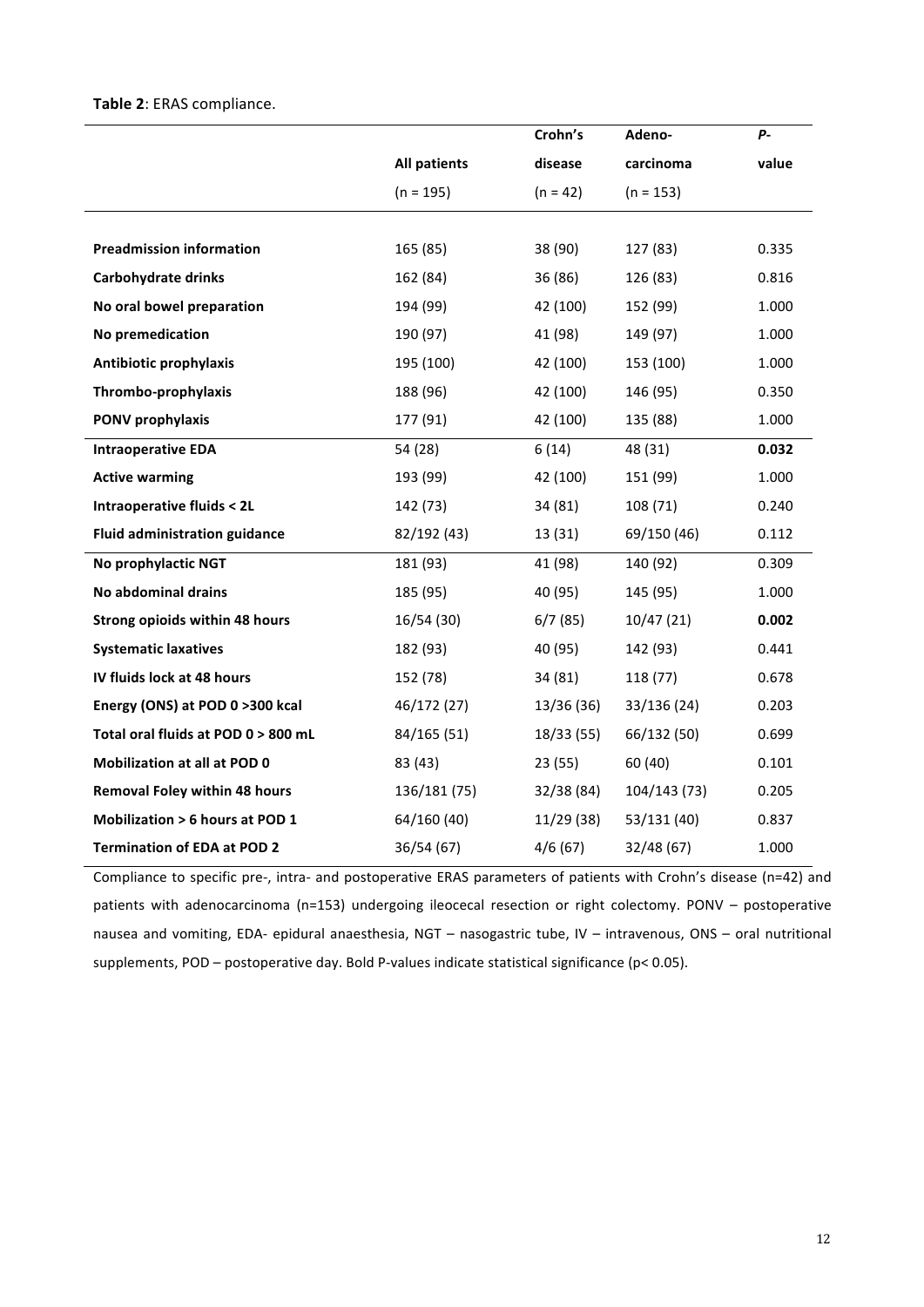|                                |                     | Crohn's        | Adeno-        | $P -$   |
|--------------------------------|---------------------|----------------|---------------|---------|
|                                | <b>All patients</b> | disease        | carcinoma     | value   |
|                                | $(n = 195)$         | $(n = 42)$     | $(n = 153)$   |         |
|                                |                     |                |               |         |
| Pain (VAS, mean±SD)            |                     |                |               |         |
| POD <sub>0</sub>               |                     | $4.4 \pm 2.5$  | $2.8 + 2.6$   | < 0.001 |
| POD <sub>1</sub>               |                     | $5.4 \pm 2.4$  | $3.4 \pm 2.4$ | < 0.001 |
| POD <sub>2</sub>               |                     | $3.7 \pm 1.9$  | $2.8 + 2.5$   | 0.007   |
| POD <sub>3</sub>               |                     | $3.5 \pm 2.1$  | $1.9 + 2.2$   | < 0.001 |
| Opiod use (% of patients)      |                     |                |               |         |
| POD <sub>0</sub>               |                     | 73%            | 44%           | 0.013   |
| POD <sub>1</sub>               |                     | 81%            | 36%           | < 0.001 |
| POD <sub>2</sub>               |                     | 65%            | 28%           | 0.001   |
| POD <sub>3</sub>               |                     | 57%            | 22%           | 0.004   |
| Bowel function (days, mean±SD) |                     |                |               |         |
| Return to flatus               |                     | $2.3 \pm 1.2$  | $2.4 \pm 2.8$ | 0.642   |
| Return to stool                |                     | $4.1 \pm 6.0$  | $3.0 + 1.8$   | 0.292   |
| Oral fluids (L, mean±SD)       |                     |                |               |         |
| POD <sub>1</sub>               |                     | $1.5 \pm 0.8$  | $1.4 + 0.7$   | 0.527   |
| POD <sub>2</sub>               |                     | $1.5 \pm 0.7$  | $1.4 + 0.8$   | 0.486   |
| POD <sub>3</sub>               |                     | $1.3 + 0.8$    | $1.3 + 0.8$   | 0.799   |
| Weight change (kg, mean±SD)    |                     |                |               |         |
| POD <sub>1</sub>               |                     | $0.6 + 2.2$    | $1.0 + 2.2$   | 0.436   |
| POD <sub>2</sub>               |                     | $0.3 \pm 2.0$  | $1.4 + 3.0$   | 0.014   |
| POD <sub>3</sub>               |                     | $-0.1 \pm 2.1$ | $1.5 + 3.2$   | 0.002   |
| Mobilisation (hours, mean±SD)  |                     |                |               |         |
| POD <sub>1</sub>               |                     | $4.3 \pm 2.5$  | $4.7 \pm 2.4$ | 0.337   |
| POD <sub>2</sub>               |                     | $5.5 \pm 2.2$  | $5.5 \pm 2.5$ | 0.861   |
| POD <sub>3</sub>               |                     | $6.1 \pm 2.2$  | $6.2 \pm 2.2$ | 0.957   |

**Table 3**: Functional outcome.

Functional outcome parameters of patients with Crohn's disease (n=42) and patients with adenocarcinoma (n=153) undergoing ileocecal resection or right colectomy. VAS – visual analogue scale,  $POD - postoperative$ day. Bold P-values indicate statistical significance ( $p$ < 0.05).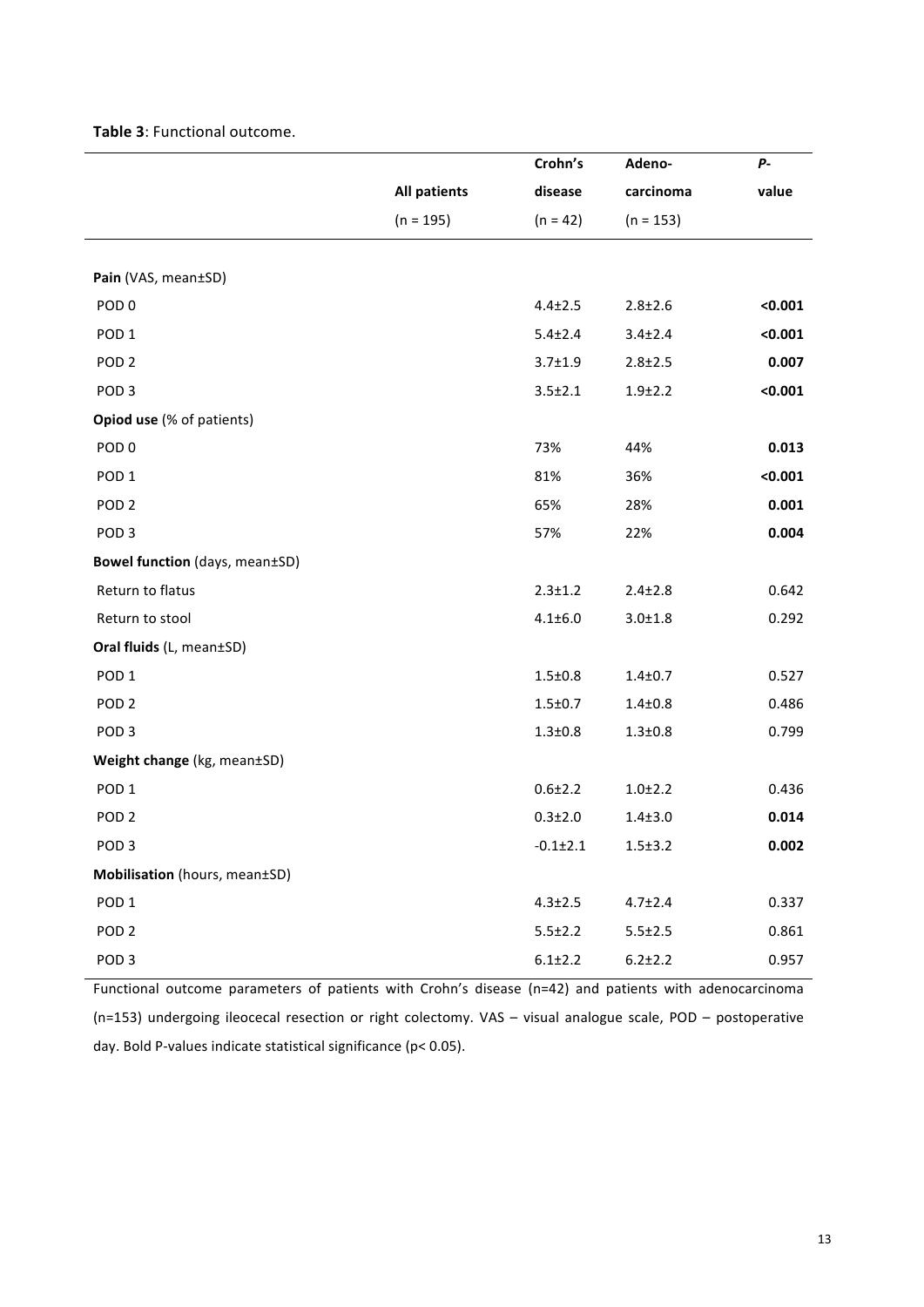**Table 4**: Surgical outcome.

|                                        |                     | Crohn's     | Adeno-      | <b>P</b> - |
|----------------------------------------|---------------------|-------------|-------------|------------|
| <b>Type of complication/LoS</b>        | <b>All patients</b> | disease     | carcinoma   | value      |
|                                        | $(n = 195)$         | $(n = 42)$  | $(n = 153)$ |            |
|                                        |                     |             |             |            |
| Any complication (%)                   | 87 (45)             | 20(48)      | 67 (44)     | 0.727      |
| Severe complication Clavien >=IIIa (%) | 16(8)               | 2(5)        | 14 (9)      | 0.530      |
| Infectious complications (%)           | 31(16)              | 6(14)       | 25(16)      | 1.000      |
| Postoperative ileus/SBO                | 34(17)              | 8(19)       | 26(17)      | 0.756      |
| <b>Respiratory complication (%)</b>    | 16(8)               | 1(2)        | 15(10)      | 0.201      |
| Cardiovascular complication (%)        | 6(3)                | 0           | 6(4)        | 0.334      |
| UTI $(%)$                              | 6(3)                | $\mathbf 0$ | 6(4)        | 0.344      |
| Urinary retention (%)                  | 13(7)               | 4(10)       | 9(6)        | 0.483      |
| Anastomotic leak (%)                   | 4(2)                | 1(2)        | 3(2)        | 0.512      |
| LoS (days; median, IQR)                | 5(3,8)              | 5(3,7)      | 6(3,8)      | 0.087      |
| <b>Readmissions (%)</b>                | 16/190(8)           | 3/40(8)     | 13/150(8)   | 1.000      |
|                                        |                     |             |             |            |

SBO – small bowel obstruction, UTI – urinary tract infection, LOS – length of stay